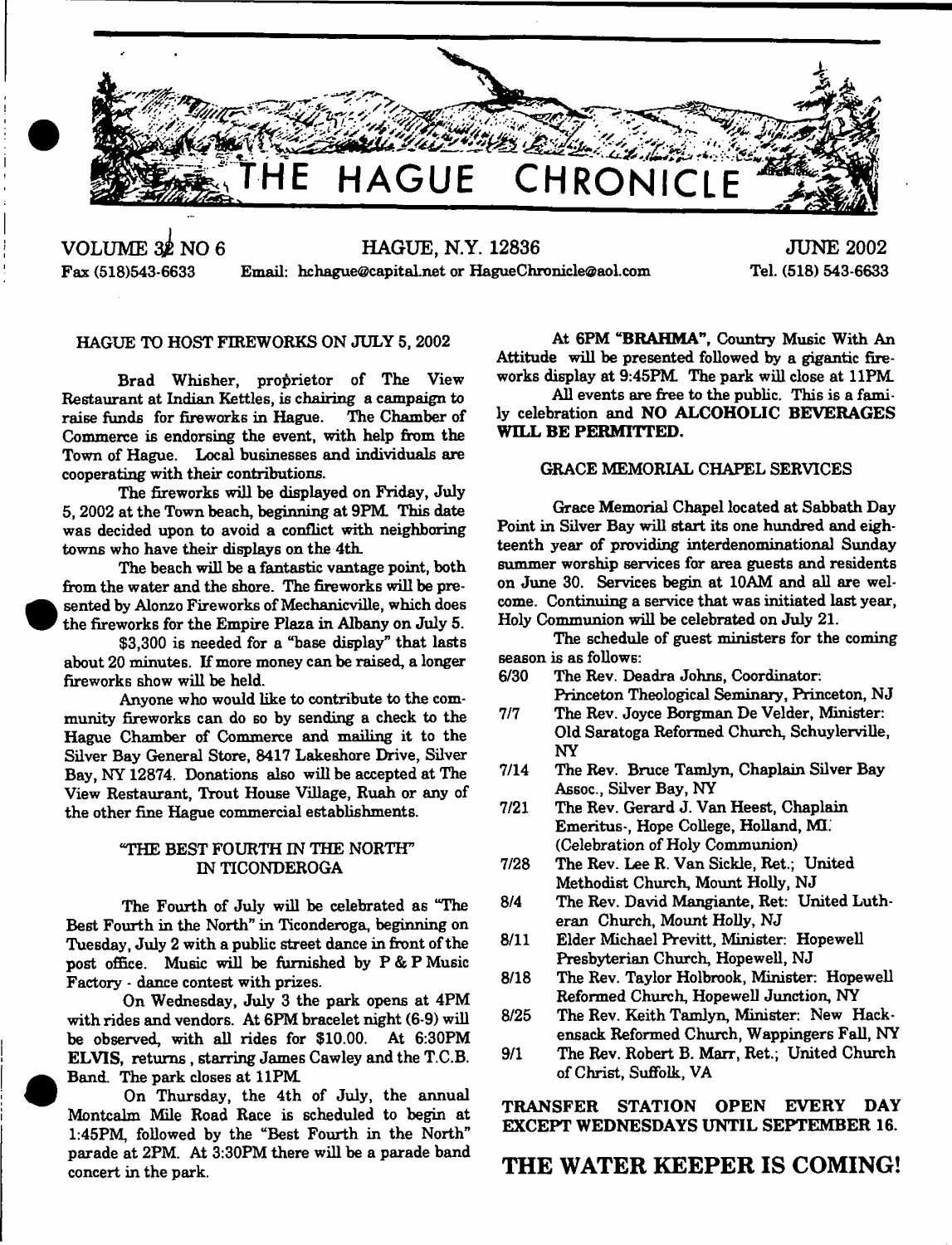The Hague Senior Citizens Club will meet at 12 Noon on Tuesday, June 25 at the Community Center. Please bring a sandwich to share. Beverage and dessert will be furnished by the club. Discussion of summer plans (meaning the August picnic) will be on the agenda. Please bring your ideas and offer them for consideration... ewa

#### HAGUE HISTORICAL SOCIETY

The Hague Historical Society is pleased to announce that the museum room is ready for visitors. It is currently open on Fridays and Saturdays from noon to 4PM. Other hours will be considered upon request.

We hope that by this time next month, our annual September trip will have been decided upon. Many museums close up shop shortly after Labor Day which makes planning difficult.

Dues are now payable: \$5.00 per person per year; check payable to Hague Historical Society and sent c/o Ethel Andrus, PO Box 2551, Silver Bay, NY 12874-2551.

Is anyone interested in visiting the Ethan Allen Homestead in Burlington? . . ewa

## HAGUE VOLUNTEER FIRE DEPARTMENT

The HVFD responded to 7 fire calls last month. 47 1/2 man hours were expended. Twelve members took the Emergency Vehicle Operations Course; 4 have completed Basic Certified Firefighters Courses.

The ambulance crew made 11 runs, serving 13 patients, and used 111 man hours. Lu Megow is now Vice Chairman of the Adirondack Region Emergency Services.

A new ambulance is on order and is expected to arrive in September. It does not seem possible, but our "new" ambulance is eleven years old!. . ewa

# FIFTH ANNUAL HAGUE ANTIQUE SHOW JULY 20 & 21, 10AM - 4PM

The dealers are signing up fast. This year it's looking to be a good show and possibly larger than last year. The show is held at the Hague Community Center, Rt. 8, Hague, NY 12836. For dealer inquiries or general information, please write Casey Skahan, PO Box 547, Hague, NY 12836-0547 or call 518-543-6159.

#### BICYCLE HELMET LAW IS CHANGING!

As of July 1, 2002 persons less than 14 years old are required to wear a certified bicycle helmet when riding a nonmotorized scooter. See Section 1238 of the Vehicle and Traffic Law. This is addition to the current helmet law for bicycles and inline skates.

#### SEMBRICH OPERA MUSEUM

On June 26 at 1:30PM Meredith Parson McComb, writer and classical singer will give a "studio talk" on Louise and Sidney Homer. Fee is \$5.00

The Homers were summer residents of Bolton for many years and were popular hosts for Sunday night hymn sings at their home. They also were frequent visitors in Hague at the Henry home. One of their daughters married Robert Henry and granddaughter Julie (Henry) McPartlin, (now the priest at St. James Episcopal Church in Lake George) and her husband, Ken, still own The Boathouse on Sentinel Pines Road in Hague.

On July 3 at 1:30PM the singers from Seagle Music Colony, Schroon Lake will present *HIGHLIGHTS OF S e a g le C o lo ny's 2 0 0 2 S h o w s* - \$5.00

On July 10 the Silver Bay String Quartet will present a chamber music concert at 1:30PM - \$5.00

On July 16 the Bolshoi String Quartet will present a chamber music concert at 1:30PM - \$15.00 For info, call 585-6716 or 543-8824

#### CIRCUS COMING TO TOWN

The Kelly Miller Circus will raise its traditional Big Top on Sunday, June 30 in Percy Thompson Bicentennial Park in downtown Ticonderoga. Come watch (free) the raising of the Big Top, assisted by the elephants between 8:30 and 9AM. Performances will take place at 2PM and 4:30PM

Tickets are available at bargain advance prices through Saturday afternoon, June 29 at the office of CPA Pat Ida, Rathbun's, Gunning Agency, and Wicker Ford in Ticonderoga; Trout House Village in Hague; Crown Point Telephone in Crown Point, or from any member of the Kiwanis Club, the circus' local sponsor.

Advance sale prices are \$8 per adult and \$5 per child under 12. Tickets will also be available at the door for \$10 per adult and \$7 per child. Seating capacity is limited so get your tickets early. Moreover Kiwanis' share, and thus our community's share, of ticket proceeds will be much larger on advance sales than on sales at the door.

# HAGUE WESLEYAN CHURCH

The Hague Wesleyan Church had a big celebration on Sunday, June 9 to dedicate its new educational building. Dr. Ed Lindsey, District Superintendent, was there to give the message and dedicate the building. Ruth Robbins, a lifelong member of the church and treasurer for the past 50 years, was honored for her total dedication to her position in the church. Dan, Smith has been appointed the new treasurer.

Following the service, a dinner and fellowship time was held. A capacity congregation was in attendance for this historic occasion. 6/02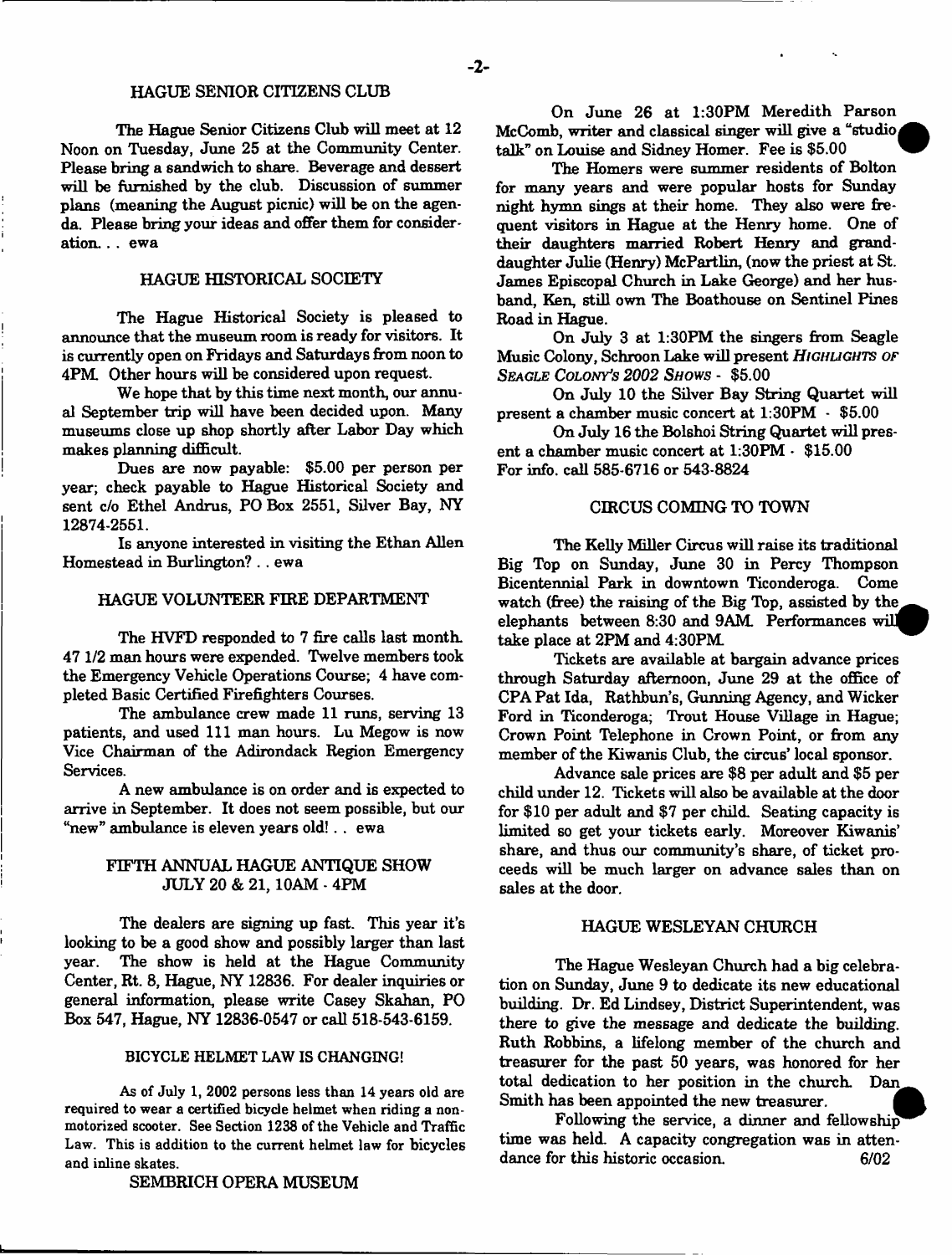# SPECIAL TOWN BOARD MEETING - 5/28/02

All members were present along with Paul Barone, Zoning Administrator and David Landers, New Hague Road property owner.

Mr. Barone had to rescind the Waste Water Permit for Mr. Landers property because the A.P.A. has indicated that the leach field is located too close to wet lands. Since Mr. Landers fulfilled his obligations and completed all necessary permits, the Town will contact the A.P.A. and try to research the problem further.

Resolution #61 of 2002 relative to authorizing certain items pursuant to the Clean Water/Clean Air Bond Act of 1996 was passed.

The Board agreed to Beth Allen's request to have boulders placed on the Town Road adjacent to her property on Battle Hill Road to block access roads. The Town will also look into the possibility of using Clean Up Grant money to clear the debris left on the property.

The Board went into Executive Session to discuss Kolakowski vs Town of Hague, State Lands Article 7's, and Personnel matters. They later adjourned with no further action.

#### TOWN BOARD MEETING - 6/11/02

Public Hearing was opened on proposed Ordinance #1, Local Law #1 and Local Law #2.

Ordinance #1 seeks to regulate the speed of mechanically propelled boats to five miles per hour in the waters within Arcady Bay. The area will be marked by DEC approved buoys. It was noted that the Arcady Bay Association will purchase the bouys and the DEC will decide placement.

Local Law #1 increases the term of office of the elected Town Clerk from 2 years to 4 years.

Local Law #2 increases the term of office of the Superintendent of Highways from 2 years to 4 years. Discussion in favor of this law included comments by Councilman Megow and Highway Superintendent Bothe. The longer term will provide more continuity with the crew amd makes planning easier. It would also eliminate the need to spend time campaigning. Councilman Meola spoke against this proposal because there needs to be a higher degree of accountability. He feels that as long as a person in this position does a good job, the people will reeelect him. He will continue to oppose this law when it goes to a public vote in November.

The Board approved the Ordinance and agreed to have the Local Laws on the ballot in November.

The regular meeting started with all members present and after the Pledge of Allegiance, a moment of silence was held for Ida Moore and Elizabeth Hume.

The floor was opened for public comments.

Cathy Clark presented a petition which she and Emily Cobb circulated opposing the formation of a water district. The Board accepted the petition (see

additional story on page 4)

Tom James representing the Rotary Club presented a posthumous award to Anna Denno for all her work in the Hague Community. The award was accepted by Michele Gautreau on behalf of, and with thanks from, Anna's 13 surviving children.

A motion was made to pay the General and Highway Claims. Councilman Meola noted that he had received authorization from the Board at the last meeting to get proposals to fix the lights at the Community Center and at the park. Art Steitz hired AC Electric to do the work. Individual board members do not have the authority to contract for the town board. The cost of the work exceeded the amount authorized by the procurement policy. The cost should have been approved by the majority of the board. Councilman Meola believes that when an agreement is made beyond the scope of a Board member's authority that public trust is violated. Mr. Meola cited another incident in which approval for a bill was solicited by a telephone poll. He stated that it is not legal for a phone poll on matters which need town approval. This board must abide by rules according to the State of NY. The town's procurement policy requires a written quote from a minimum of 2 vendors. The Board approved payment of the bills presented.

The Town's 1992 Ford truck was sold to Del Dhein with a bid of \$840.

#### COMMITTEE REPORTS:

CARE - The Food Pantry served 29 people.

Recreation/Promotion - On July 6th the Fish & Game Club will hold a barbecue.

Town Park/Beautification - The beach has been cleaned and raked. The bouys will be put in on Monday, June 24th. The county will help set up the Visitor Center. In response to a question from Alice Patchett, Councilman Steitz said the Visitor Center will have a list to give out to tourists indicating where there are accomodations and eating places.

Stickers will be placed on boats when they launch from the Town slip and must have that sticker when the boat comes back in or pay a fee.

Youth - Only a few children have signed up for the Town programs in basketball, martial arts and swimming. More interest needs to be shown.

There is a program in Ticonderoga in July and August from 7:45am - noon. Hague youth can take part in this program because Hague pays \$1000 to the Ti youth commission. Details on transportation are being worked out. The bus will leave around 7:15 and breakfast at the school is included. A motion to contract with Ticonderoga for transportation was approved.

Supervisor Belden noted that he spent 2 hours with the new director of the Silver Bay Association who will be at the July Town Board meeting. Silver Bay may be able to provide transportation so that Hague youth can participate in Silver Bay programs. 6/02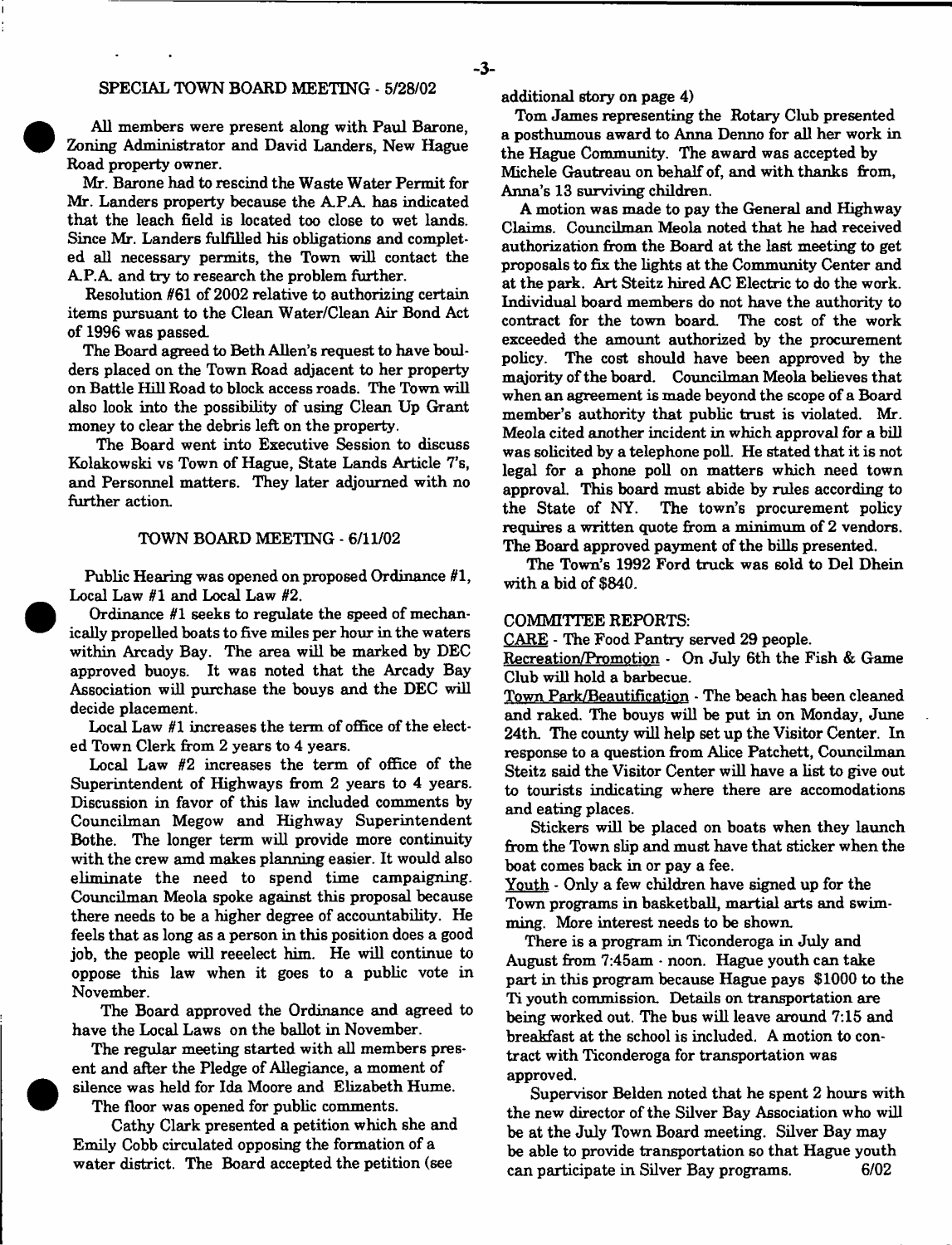Building  $&$  Grounds - The Town is in the process of replacing the boiler and heating system. They have accepted a bid for a boiler but it needs to be installed and maintained. There was some discussion about procedure and whether or not they would continue using Bernie Buttles from Tri Tech in Latham.

Highway - Superintendent Bothe reported on several projects and repairs which have been done "in-house". However, he would like Board approval to get proposals for painting.

He also noted that some street signs are missing. These signs are important for the 911 emergency services and replacement is costly to the Town. He urged residents to please keep an eye out and report any information.

The Town is working in conjunction with AP Reale. By working together more gets done and is less costly to the town.

Since the blasting specialist is in Town and may be done this week, Bothe requested \$2000 to eliminate an outcropping on Decker Hill Road before the man leaves the area. Since they don't have time for other quotes a

motion was made to approve the expenditure. Councilman Hourigan noted that they need two written quotes. The Board then approved the motion with the stipulation that an effort be made to get some comparison figures.

Museum & Historian - Councilman Meola reported that he was pleased with 415 responses to the survey about the use of the old Town Hall. The Committee will meet to analyze the results.

Sewer - The contractors are here working. AP Reale is ahead of schedule. Councilman Megow praised the highway workers especially during Americade and getting emergency workers through the area by the boat dock.

Supervisor Belden noted that if a property owner has a problem where the stake has been placed for the sewer to check with him.

Mike Fitzgerald pointed out to the Board that he has observed OSHA safety violations.

Transfer/Recvcling - Revenue received was \$4499.25.

Under unfinished business the Board approved having the Supervisor sign the easement for Hague Commons.

The Board received communication from Ethel Andrus, Museum Director. Mrs. Andrus reported on what has been done in the West Museum. It is open from noon to 4 pm on Friday and Saturday. They have had only one visitor to date wanting to know "How did Hague get its name?"

Under New Business. Councilman Meola proposed two public laws; one dealing with property maintenance, and the other with regulating junk yards. The Board approved Resolution #63 to hold a public hearing in August on these proposals. Copies of the complete proposals are in the Town Offices.

The Board approved hiring the engineering firm of Clough Harbour Associates for a plan for repairing the

wall on Holman Hill.

Supervisor Belden thanked Councilman Meola and Assessor Dave Martucci for the time they spent with the County to work on an agreement with the State on assessment of State lands. A motion was approved to accept the proposal that was worked out with State. Thanks were also extended to Councilman Steitz for his participation in the IP settlement.

In other business. Supervisor Belden cited appreciation to Gerry Boyd and acknowledgement of his award by the Warren County Senior Citizens.

He then presented a plaque of appreciation to Bill Lamy, a county employee, who went above and beyond his job in his help to Hague with the Sewer project. In accepting the award, Lamy joked "we knocked a wall down and get appreciation for it". He praised Hague as having the largest municipal project for sewers that is proactive - a project that is looking down the road and protecting the water quality of the Lake.

Supervisor Belden will have the names of members of the "Street Scape committee" at the next meeting. The Committee will look at what can be done in the area and how we would like to see the Hamlet through the years. The Committee could look at the availability of grants.

Washington and Warren counties are going to jointly pay for the burning plant in Fort Edward and after 10 years they will own it. With the county owning the plant, it is exempt from property taxes... js

#### PROPOSED WATER DISTRICT

#### To Our Readers:

One of the ongoing important issues being debated in Hague concerns the proposal to form a water district in the Town and the grants that have been applied for toward this end. The Chronicle has mentioned something about the water district in 13 out of our last 17 issues. Unfortunately the articles we had prepared for the April and May issues did not get printed. In our final editing we did not notice the omission. Your volunteer editors apologize for this oversight and those articles (A and B) along with the most recent information (C) follow.

A) April article: At the April Town Board meeting, copies of the results of the Northeastern Water District Survey were made available in order to keep the public abreast of the current status of the proposed water district and a discussion followed. Councilman Meola questioned the need for a water district in light of this survey. The Town did not qualify for the Small Cities Grant because it did not meet the income criteria. Bob Patchett suggested we should still be investigating funding sources. Councilman Hourigan noted that the Town would have to spend more money in order to get an engineering report that would be necessary for any grant requests. The Board has already been billed an additional \$5000 for work by Adirondack Associates but has not paid the bill in keeping with the original resolution to only authorize the initial exper diture of \$7000.

Cathy Clark made several observations at various times during the meeting. She noted that if there are no Cont. on page 5 - Water 6/02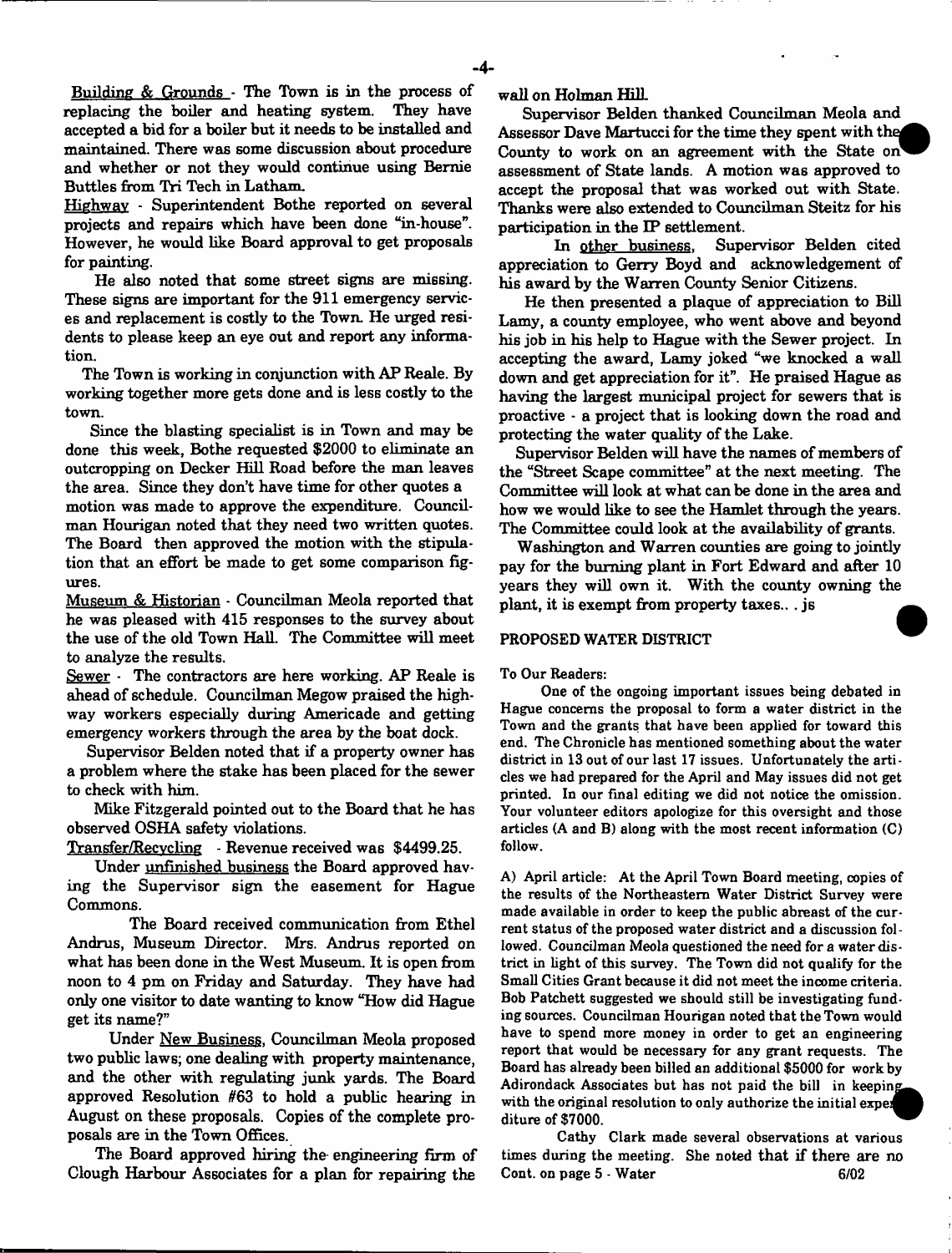#### (Cont. from page 4 - Water)

further funding possibilites then it was time to discontinue pursuing a water district. She also noted that after the sewer  $\frac{1}{2}$  is in place it will be easier for individual homeowners to meet the requirements to drill their own wells. The Town is still waiting to hear about the grant request from the NY Drinking Water State Revolving Fund.

#### B) May article:

Q. What were the results of the Northeastern Water District Survey conducted by a consultant to obtain income information from the households in the proposed water district?

A. The median annual income was too high to qualify for a Small Cities HUD Grant for this project.

Q. What results have been obtained from other Town funding souroes?

A. The U. S. Dept, of Agriculture sponsored New York Rural Development Fund stated that the preapplication is qualified but that no funds are available at this time. A response is expected this month on the application to New York State for a possible \$2 million from the Drinking Water State Revolving Fund.

Q. What steps would be followed in order to set up a water district?

A. First an engineering map, which would cost \$18,000 additionally, would have to be drawn up and then the property owners in the proposed water district would be asked to vote for the establishment of the district.

Q. Are the households in the proposed district the same as the households in the HHWA?

A. No, several additional households are included.

Q. Do all the residents in the proposed district support its establishment?

A. No, many residents have spoken and written letters against the proposal.

Q. What reasons do they have for not supporting it?

A. Many of these homeowners already have working wells and do not want to have to pay annually for a system they do not need. Cathy Clark has repeatedly suggested that since there are no further possibilities for applications for funding by the Town Board that they should discontinue pursuing a water district. She also suggested that with the new sewer system it will be easier for individual homeowners to meet the requirements to drill their own wells.

Q. Have the members of the HHWA pursued any other help for correcting their water system?

A. Yes, they also applied directly to the Drinking Water State Revolving Fund in 1997. That preapplication is still on file and may be considered in September.

Q. Have any additional funds been authorized by the Town Board beyond the original \$7000 for the feasibility study and grant application?

A. No. A bill was received by Adirondack Engineering Associates but not paid.

Q. What is the position of the Town Board at this time?

A. They are waiting to hear the results of the Drinking Water State Revolving Fund grant application.

 C) Current update: The Town has been notified that their preapplication to the Drinking Water State Revolving Fund has been approved for a \$2 million grant and a \$2,355,000 interest free, 30 year loan.

 $\bullet$ 

At the June 11th Town Board meeting, Cathy Clark presented a petition to the Board that she and Emily Cobb had circulated to the people involved in the proposed water

district. This district includes the 28 properties in the Hague Homeowners Water Association as well several additional proposed properties which currently have their own water systems. Over 52% (46 out of 88) of the property owners signed the petition. The petition states that their current water supply meets their needs; that they would plan to vote against formation of a water district; and requests that the Town Board end the planning or implementing of the water district as of June 11, 2002.

In the proposal submitted to the Drinking Water State Revolving Fund (DWSRF) the town (using information from Adirondack Engineering Associates) has estimated a sewer and water utility bill of \$1,000 per each dwelling unit (EDU). Without any additional funding the DWSRF has estimated an annual payment of \$525 per EDU for water, maintenance, and repayment of the \$2,355,000 loan. There are 195 EDUs among the properties in the proposed district. If that loan amount were used, it would have to be supported by all 195 EDUs whether they actually subscribe to the system or not. This means that each EDU would be liable for approximately \$12,077 of the loan amount.

Those who have circulated the petition urge the Town to consider other options for the HHWA before the Town spends \$18,000 more of Town funds for the necessary engineering costs in order to have the issue come to a vote by the property owners. They hope the Town will consider whether "the benefit that the water proposal may add to the economic growth of the downtown area (will) outweigh the burden of its residents".

As the *Hague Chronicle* understands the current status of the water issue:

1) The town has received a commitment of a \$2 million grant and a 30 year interest free loan of \$2,355,081 from the New York Drinking Water State Revolving Fund. The exact costs of establishing the system are still not known.

2) In order to actually establish a Hague Water District, there would be a vote of all the properties in the proposed district. There does not seem to be a clear understanding of who would vote - it would have to be determined whether each property would have one vote or each person listed on a deed would have a vote.

The proposed district includes all the properties on Overbrook Road, Lakeshore Terrace Road, 9N north just past Lakeshore Terrace, 9N south before the properties at the Town Dock, and on Route 8 (Graphite Mt Rd) in the Hamlet area.

3) Before a vote oould take place, another \$18,000 of Town tax dollars would have to be allocated for the additional engineering study. This money might be recovered in additional funding only if the district was approved by the voters.

4) At the June 11th Board meeting, Councilman Meola noted that we have been focusing for too long on the Town taking over a private system. The focus should be on how to resolve the issue by finding out how to help those that need to improve their water source. Several members in the audience spoke about ways that this could be achieved.

On the other hand, Councilman Hourigan cited the need for a water system for the Hamlet, if improvement of the Hamlet is what we want to promote as suggested by the Comprehensive Plan. He noted that the State DOH (Dept, of Health) has seen that we have problems and we are being scrutinized.

5) The Town Board has voted to wait for 60 days to make a decision on accepting the grant and to have a oommittee appointed to research the possibilities for getting the current system in compliance.  $\ldots$  js 6/02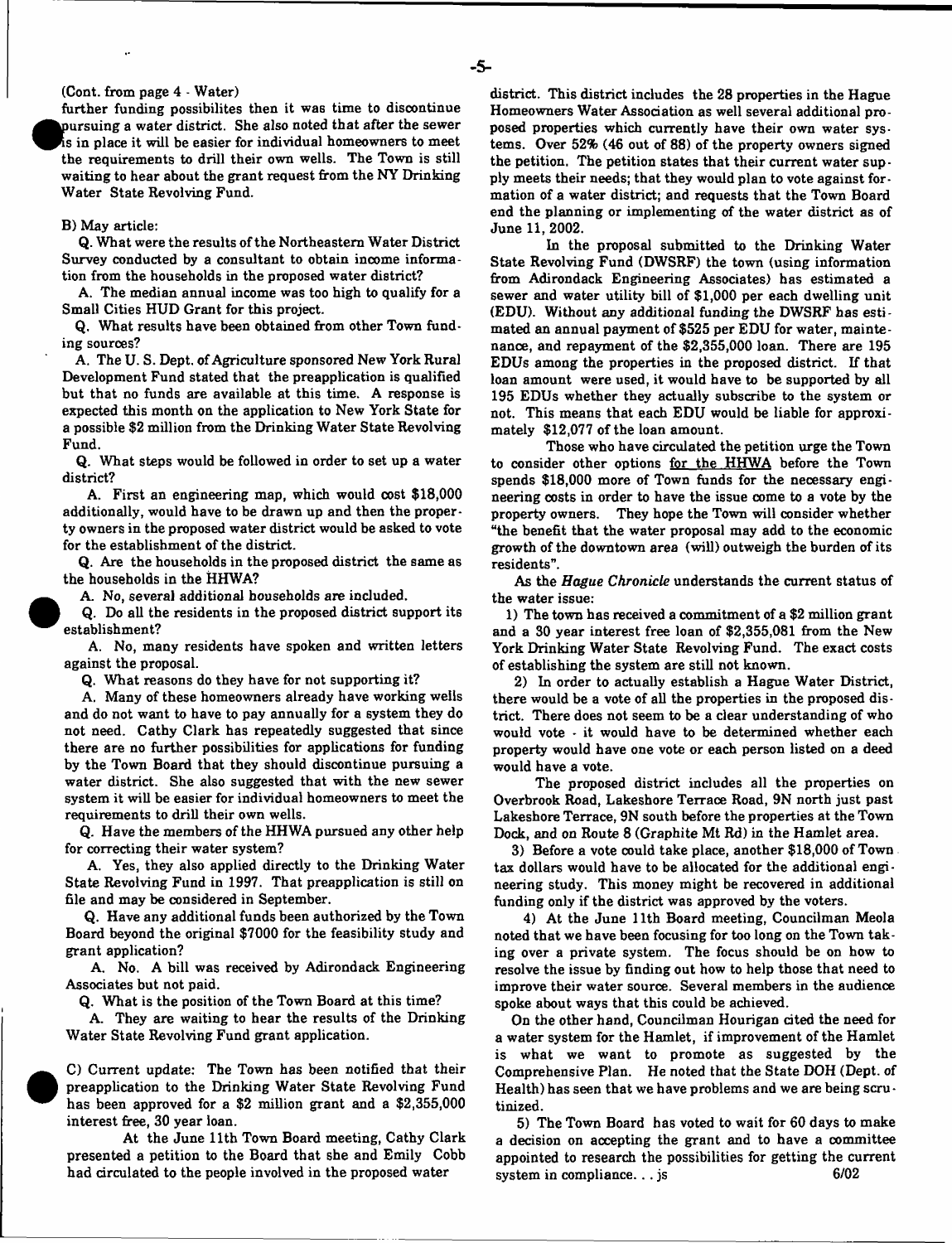A public hearing was held on the DePaula (11-1-23) property at Indian Kettles. Mr. DePaula needed a variance to construct a 24' x 24' deck on a large rock lakeside to provide a flat safe place for his family to sit on and enjoy the lake. The set back from the lake will be zero and therefore needs

relief from Section 1600-50B (b)

Request denied. ZBA will do a site plan review.

On the advice of the town lawyer, who was unable to be present at the meeting, the determination of validity of ZBA appellate review of the petition dated 4/9/02 regarding the Patchett property on New Hague Road was tabled until the next meeting when Mr. Silvestri will be in attendance.

Public hearing was held on the Whisher property at Indian Kettles. Mr. Whisher's attorney, Mr. Silvestri said it was a "unique situation" and was returning property to "original configuration."

Ann Barber said, on speaking with other citizens, that they were concerned about setting a precedent by creating a tiny lot with insufficient area and lake frontage to meet Town ordi nance requirements. A letter was read from neighbor Mark Huestis echoing these concerns.

During the regular meeting the following projects were discussed:

1. Reingold - Lakeshore Drive - Mr. Reingold who was represented by Lee Peters, contractor, asked for permission to build an accessory structure at his house, which would include a toilet. Mrs. Harrigan made a motion NOT to approve because of the potential of having two dwelling units on an undersized lot. Seconded by Denno. No vote was taken. Then Gladu made a motion , seconded by Denno to approve, with restriction of a single sink and single toilet and pump for water system and no other plumbing. Passed 4-2. For: Gladu, Brown, Fillare, Swanson. Against: Harrigan, Denno.

2. Whisher at Indian Kettles - Swanson pointed out this proposal is not really going back to where they were before because, since that time, pieces had been segregated from the lot. Also, there is not enough shoreline to meet the code. Brown made motion to approve, seconded by Denno. Passed 4- 1. For: Denno, Brown, Gladu, Fillare. Against: Harrigan; Mr. Swanson "passed".

3. Meehan -New Hague Rd. - She would like to subdivide her property. Board voted unanimously for Chairman Swanson to request Town Board to remove 3 junk cars on Ms. Meehan's property. Motion to approve subdivision made by Brown, seconded by Gladu. Passed 6-0

4. Snyder - New Hague Road - request to subdivide. Motion to approve by Harrigan, seconded by Gladu. Passed 6-0.

5. DePaula • Indian Kettles - Motion made by Denno, seconded by Harrigan to NOT recommend proposal because of zero setback from shore. Motion passed 4-0, 1 abstention. For motion: Denno, Harrigan, Fillare, Gladu. Against: Brown. Abstain, Swanson.

6. Other Business : D. Henry, from floor, suggested a moratorium on Patchett construction on New Hague Rd until petition submitted by 50 neighbors can be studied. No action was taken on this. Board agreed with Mr. Gladu that building rights for multiple dwellings on one piece of property should be clarified.

1. BASKETBALL - Mike Manning, Instructor

- July 9 Aug. 15, Tues. & Thurs., 5:30-7PM 5 yrs - 15 yrs Basketball court at Community Ctr|
- MARTIAL ARTS Larry Reid, Instructor

- **6**-

- July 8 Aug. 14, Mon.. & Wed., 6:30 8PM
	- 6 years and up Hague Community Center
- 3. SWIMMING Silver Bay Association Staff July 8 - Aug. 16, Mon. thru Fri., 1:30-2PM

5 years and up - Silver Bay Association

Registration is required in order to determine if enrollment warrants offering each of the above components. A simple phone call would do. To register your child, please call the Hague Community Ctr. 543-6161.

#### PLANNING BOARD - 6/6/02 RUAH BED & BREAKFAST HONORED

Ruah Bed & Breakfast was recently named one of America's top undiscovered inns by renowned bed and breakfast guidebook editor, Sandy Soule. The local establishment was among a dozen "best kept secrets" revealed to inngoers and the media in the June/July BedandBreakfast.com Report. ([http.www.bedandbreakfast.com/report/june-july-](http://http.www.bedandbreakfast.com/report/june-july-)02/index.htm).

According to Ruah innkeepers, Judith & Peter Foster, "We are honored to receive the distinction of being one of BedandBreakfast.com's recently revealed Best Undiscovered Inns in America. With this distinction, Ruah Bed and Breakfast will not remain undiscovered for long."

For more information on Ruah Bed and Breakfast, call (800) 224-7549 or visit [www.ruahbb.com](http://www.ruahbb.com) on the Internet. Ruah is a gracious old mansion on the northern end of Lak<^ George. It offers spectacular views of Lake George and the mountains beyond, enhanced by gracious hospitality, beautiful gardens and the handsome architecture of this century old mansion.

#### NATURE NEWS by Laura Meade

While the roar and rumble of motorcycles and sewer project machinery was heard in the hamlet of Hague, something remarkable and silent took place in the heavenly hills of Hague. It was the blooming of late spring and early summer wild flowers! Most residents have little idea of the beauty of such a miracle! They also don't realize which ones are protected by a New York State law (because they are so rare), or which ones have poisonous berries or leaves or which ones have beneficial health effects.

Almost everyone recognizes the three-leaved poison ivy, but few know that often near that ivy is the helpful spotted-touch-me-not (or jewelweed) with orange blooms and juicy stems that reduce the poison ivy itch when rubbed on affected skin areas. Two woodland plants with poison berries are white baneberry (also known as doll's eyes) and red baneberry, which has clusters of red berries on thin stalks. All of these are common in Adirondack woodlands. In fact, a few years ago, during a fourth of July rainstorm, I removed a large garbage bag of red baneberries from Rogers Rock Campgrounds. Nearby campers were puzzled, but pleased when they heard of the poi sonous possibilities. Also, little known, but very poisonous, al the red berries of the Deadly Nightshade, which has red fruit in drooping clusters on a weak vinelike plant. (Cont. on page 10 Nature News) 6/02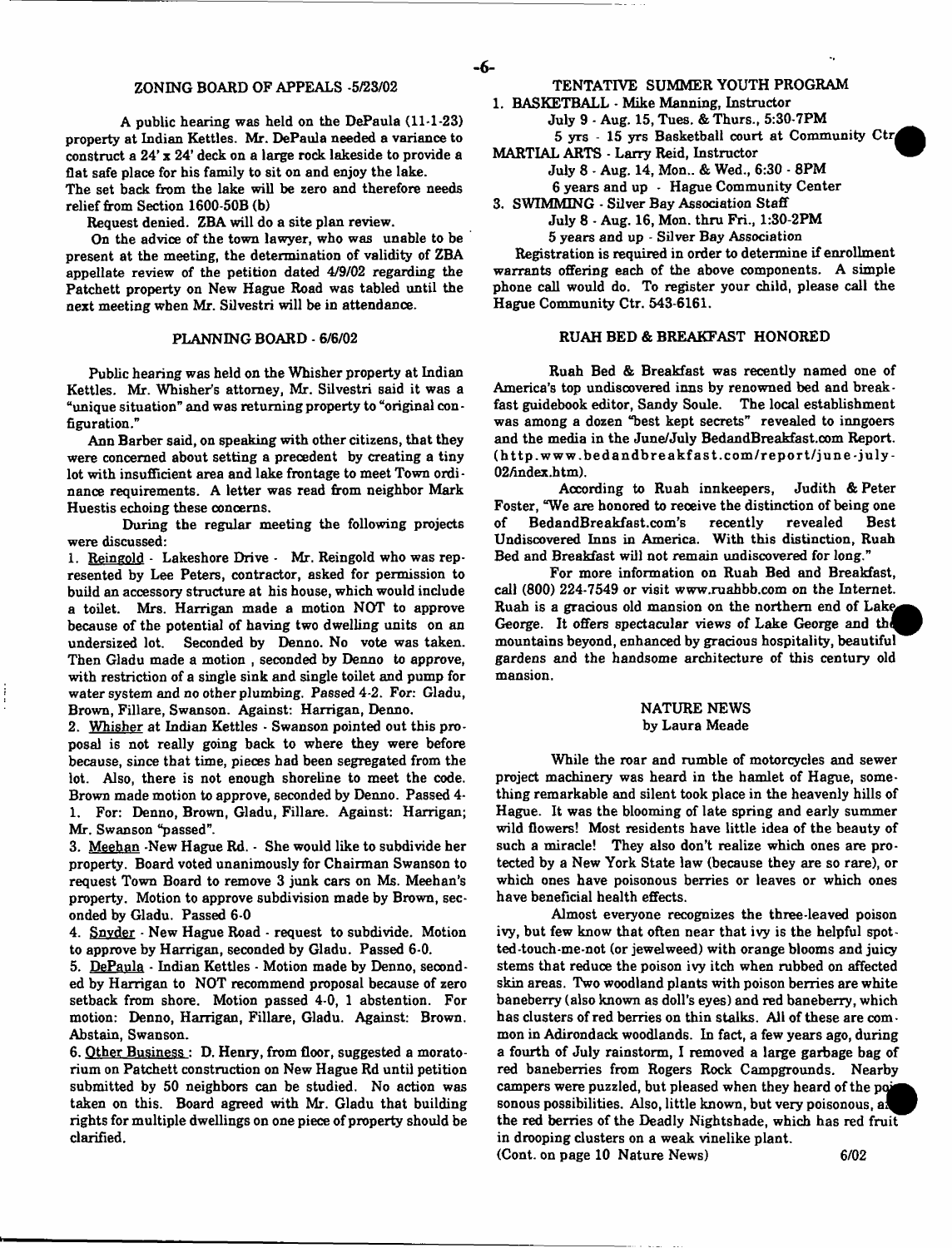#### SOUNDINGS

BORN: A girl, Harper Virginia Cartwright, to Kelli and Patrick Cartwright, Castleton, NY on May 2, Grandparents are Adelaide and Alton Cartwright, Friends Point.

BORN: A girl, Grace Patricia, to Kathleen & Jens Mangels, Westchester, NY on May 31, 2002. She joins two sisters Kaitlin and Ashley. Proud grandparents are Mary Lou and Tom Curry, Sabbath Day Point.

MARRIED: Craig Garrison, son of George and Ronnie Garrison, Overbrook Rd., Hague, to Leslie Reed, Troy, AL, on May 31 in Denver, CO.

MARRIED: Richard Ross Cameron, son of Mr. & Mrs. Donald Cameron, Palm Coast, FL and Hague, NY to Christiana Totman Beckwith, daughter of George Beckwith, Phoenix, AZ. The wedding took place at St. Alban's Episcopal Church, Washington, DC on June 8, 2002. They are residing in Washington.

DIED: Bernard C. Smith, 79, Summit Drive, Hague, on May 17, 2002 at his residence. He is survived by his wife, Ella, five sons, Bernard J., Donald R., Paul H., all of Hague, and Charles P., Chestertown and Billy J., North Carolina; two daughters, Susan Mattison and Kathy Girard, both of Hague, three brothers, two sisters, 11 grandchildren and four great-grandchildren.

DIED: Ida Moore, 89, a long time resident of Hague, at Heritage Commons (Nursing Home),Ticonderoga, where she had resided for the past number of years. She leaves no survivors.

DIED: Elizabeth Hume, long time summer resident of Silver Bay and more recently of Tucson, AZ, on June 9, 2002 in Tucson. She was the widow of Dr. Robert Hume and is survived by one son, Robert, Great Falls, VA, five grandchildren and two greatgrandchildren.

A memorial service for Mr. William W. Hibberd, Forest Bay, will be held at the Valley View Chapel at 12 Noon on Saturday, July 6, 2002.

Lauren Mack, daughter of Dr. and Mrs. James Mack, Lakeshore Drive, Hague, has graduated from Fairfield University in Fairfield, CT., with a degree in English. Lauren plans to attend Albany Law School.

David Fitzgerald, son of Mr. & Mrs. Michael Fitzgerald, Overbrook Rd., Hague, was listed on the Dean's List at Adirondack Community College for the spring 2002 semester. To qualify, a student must maintain a grade point average of 3.20 or higher for six or more credits in the full semester.

#### TICONDEROGA HIGH SCHOOL HONOR ROLL

The following Hague students attending Ti High School are on the Honor Roll for the 5th marking period. Grade 12: First Honors - Nicole Belden, Lucas Frasier, Heather Hassett, Angela Mascarelli, Becky Ryder

Second Honors - Peter Mack, Joee Plass, Alison Rutkowski, Theodore Santaniello, Tyler Wells.

Grade 11 First Honors - Jennifer Clark

Second Honors - Katie Belden, Kelly Frasier, Andrew Patchett.

Grade 10 First Honors - Thomas Haskell, Monica Sitts Second Honors - Michael Michela

Grade 9 First Honors - Joshua Frasier

Second Honors - Lindsay Mascarelli, Joshua Patchett

#### TI MIDDLE SCHOOL HONOR ROLL

The following Hague students attending Ti Middle School have been named to the honor roll for the third marking period:

Achievement Roll:

Grade 8 - Sarah Bissell

Grade 7 - Janine Best, John Breitenbach, Brittney Haran, Kelly McCoy, Kacheena Trudeau

Grade 6 - Shawn Brunet, Benajah Denno, Henry Girard, Ryan Ryder

Merit Roll:

- **7**-

Grade 8 - Katherine Clark, Michelle Coffin, Jason Frasier, Jacob Lawrence,

Grade 7 - Jamie Frasier, James Galusha, Stephanie Nast. Grade 6 - Hunter Denno, Samantha Fish, Justin Frasier, Eric Robinson, Daniel Steitz

#### TWO HAGUE STUDENTS IN TOP TEN

High School Principal Edward Tatko has announced this year's valedictorian to be Darrin Pelerin and salutatorians are Adrienne Charboneau and Hugh Mackey, all of Ticonderoga.

Heather Hassett, daughter of Bruce and Sarah Tamlyn, Silver Bay and Alison Rutkowski, daughter of Mark and Gail Rutkowski, also of Silver Bay have been listed in the top 10 of the 2002 graduating class. Congratulations!

• Karen Laundree (Phi Theta Kappa Member), Hague graduated from North Country Community College on May 18 at Saranac Lake campus with an associate degree in Business Administration. Karen is owner of Graphite Mt. Stoneworks in Graphite.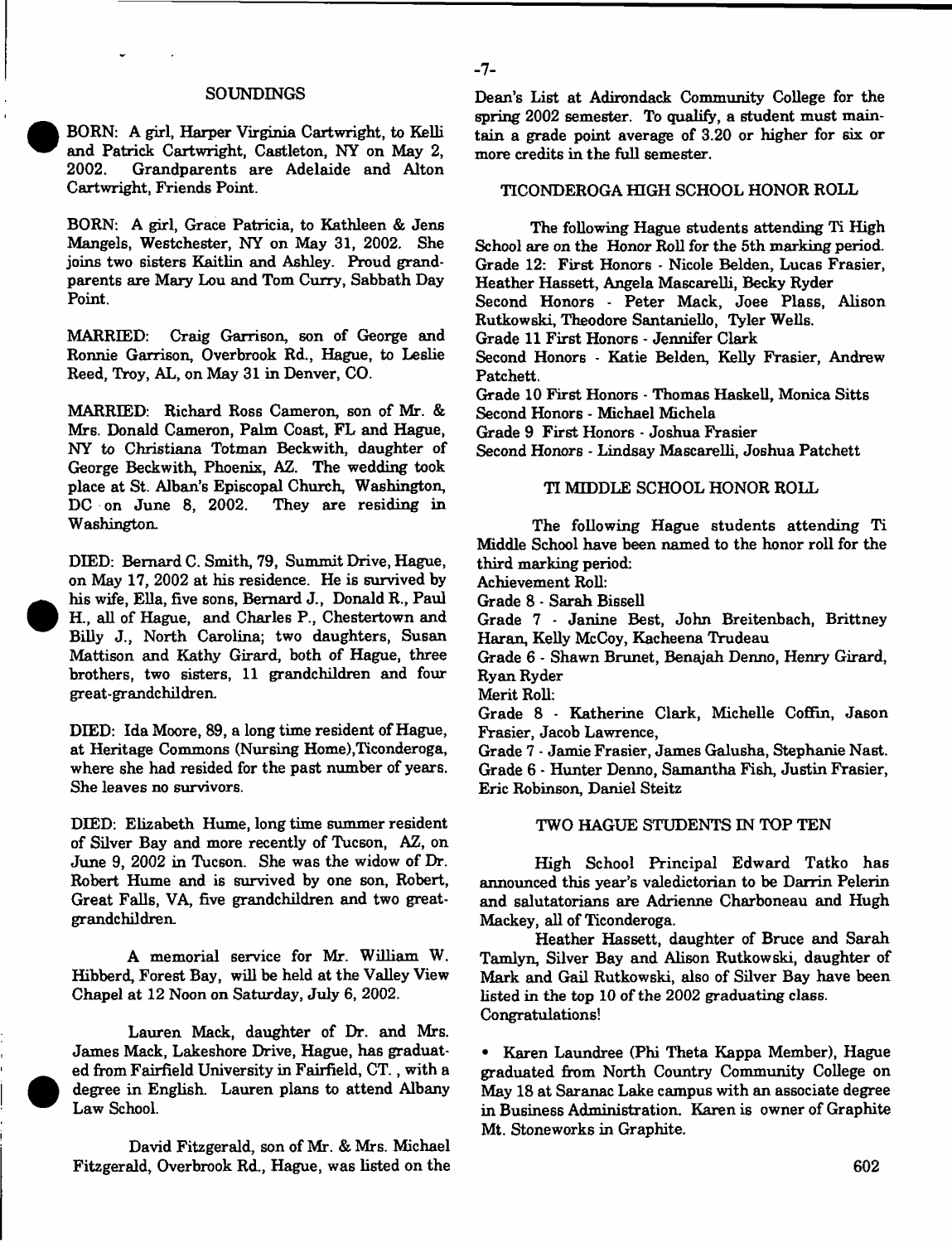Douglas Zeyak II, son of Mr. & Mrs.Douglas Zeyak, Hague, received a B.A degree in economics from Hamilton College.

• Lindsay Frasier, daughter of Mr. & Mrs. Richard Frasier, Hague graduated cum laude from Siena College, Albany with a B.A. degree in Marketing Management.

• Patrick Via, son of Thomas and Paula Via and grandson of Betty Van Sleet, Hague, gradated summa cum laude with academic honors from Clarkson Univ. this spring. (Nice going Pat, from your proud grandma)

The United States Achievement Academy has announced that Brandon Trudeau, son of Joey and Donna Trudeau, New Hague Rd., Hague, has been recognized for his achievement as a National Leadership and Service Award winner. His name will appear in the U.S. Achievement Academy Official Yearbook, which is published nationally.

"Recognizing and supporting our youth is more important than ever before in America's history. Certainly, United States Achievement Academy winners should be congratulated and appreciated for their dedication to excellence and achievement", said Dr. George Stevens, Executive Director of the United States Achievement Academy.

The USAA National Leadership and Service Awards provide students with many benefits and services and is a great tribute to a student's dedication, talent, and ability.

• John Galucci - AWS has announced a new web site for his art work, [www.johngallucciaws.com](http://www.johngallucciaws.com), or you may call him at 1-800-793-1301. 48 prints are available.

# SILVER BAY STRING QUARTET TO PERFORM

The Silver Bay String Quartet will once again perform a benefit concert at the Grace Memorial Chapel located at Sabbath Day Point in Silver Bay on Saturday, July 20, 2002 at 8PM. A suggested donation of five dollars will be taken at the door with all proceeds from the concert going toward the maintenance and preservation of this historic chapel.

#### LARAC PRESENTS EXHIBITION

The Lower Adirondack Regional Arts Council will present *Blue by You* - an eight week regional juried exhibition - in its gallery on City Park, downtown Glens Falls from July 12 - September 7, 2002.

*Blue by You* presents two dimensional work in all media that integrates a blue component, be it paint, glaze, fabric, etc., or incorporates "blue" or "blues" as part of a theme. Artists must reside within 50 miles of the Hudson River.

*Blue by You* is part of an area-wide arts and cultural tourism initiative slated for summer 2002. Approximately ten lower Adirondack area arts organizations will join together to present *Summertime Blues in Glens Falls.*

Nearly fifty events - including the annual Glens Falls Blues Festival, a presentation of a national exhibition entitled *Envisioning the Blues, Images from the American South* at the Hyde Collection Art Museum, Tues. evening, and Wed. noon musical performances in City Park, children's workshops and activities, musical performances by the Glens Falls Symphony Orchestra and an international children's art exhibition - all with a "blues theme" - will be featured. *Blue by You* is LARAC's contribution to the series.

LARAC received funding for this program from the Cultural Tourism Initiative, a project of the Arts and Business Council Inc. and the New York State Council on the Arts.

#### MUSIC IN THE PARK SIMMER SERIES

All concerts will be held in the Hague Town Park at 7:30PM The following artists are scheduled to perform:

- July 10 LaPointe Brothers
- July 17 Upstate New Yorker's Garry Finney & Tom Venne - Traditional country music and comedy
- July 24 Silver Bay Quartet
- July 31 Tuba Quartet John Topper, old fashioned outdoors music
- Aug. 8 Stan Burdick live music square dancing
- Aug 14 Too Human Ellen Schwartz, Roger Brunoj Well crafted songs - delivery out of the ordinary

#### TICONDEROGA FESTIVAL GUILD

The summer season of the Ti Festival Guild has been scheduled and performers have been contracted.

The traditional Opening Night Celebration with buffet to follow will be held on July 2, with the Skip Parsons Jazz Band on stage. All performances are under the Festival Guild Tent and evening performances begin at 8PM

On July 9, John Rossbach and 14-year-old violinist Andrew Van Norstrand will present a program of folk, country and bluegrass music. Kim and Reggis Harris, a dynamic song-writing and singing duo, will follow them on July 16 and A touch of Brass will be heard on July 23 when Prometheus Brass takes the stage to send the sound soaring into the tent top.

The Arts Trek programs get under way on July 3 under the tent with *Pulling Strings* by the Poppy Town Puppets. On July 10th , 17th and 24th the performers from Tuesday night will return *fod* presentations geared for children. All Wednesda^ concerts are scheduled for 10:30AM

6/02

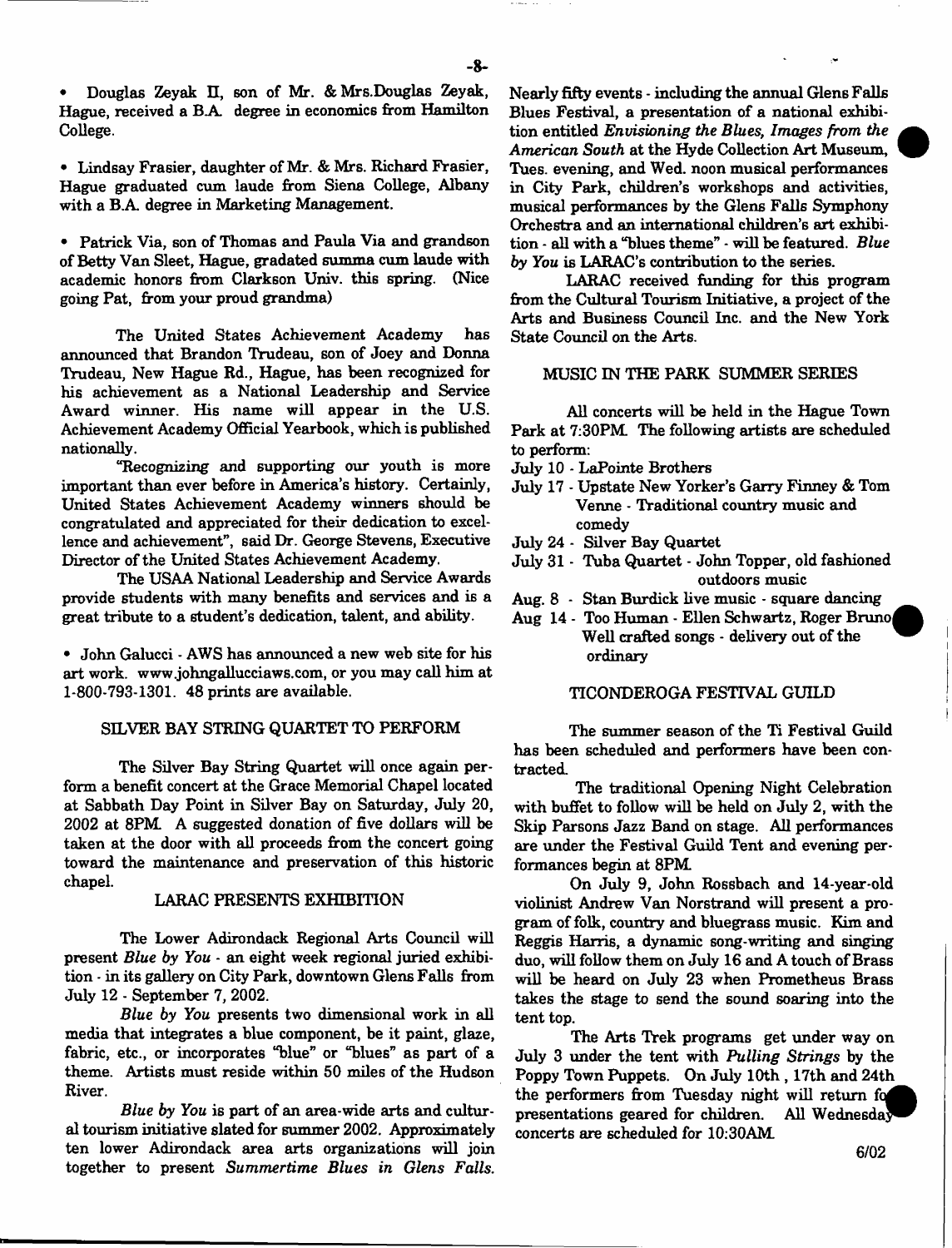# FORT TICONDEROGA ACTIVITEES

 Fort Ticonderoga is now open daily through Oct, 20, 2002 from 9AM to 5PM. Two reenactments will be presented as part of the 225th anniversary celebration. On July 5 the Fort hosts "The Evacuation of Fort Ticonderoga." On September 7-8 Fort Ticonderoga will host its annual Revolutionary War Encampment that focuses on Col. John Brown's Raid to recapture Fort Ticonderoga from the British in 1777.

**e** 

 $\bullet$ 

•

The King's Garden opened on June 15 and will be open through Sept. 15. New this year, the admission to the garden is included with regular Fort Ticonderoga admission. The garden is open 10AM-4PM daily.

Other highlights include the June 29-30 Grand Encampment of the French and Indian War. Beginning July 11 and continuing each Thursday through Aug. 22 will be the Family Exploration Series. Parents, grandparents and caregivers are encouraged to bring children to the Fort for special hands-on programs at 10AM geared for children under 12 and included in the Fort admission. Admission is free for residents of the area. Visit the website at [www.fort-ticonderoga.org](http://www.fort-ticonderoga.org)

#### ROTARY CLUB OF NORTHERN LAKE GEORGE

The final winners of the 20/20 Club are as fol lows: Victoria Belden, \$100.00; Mary Jo Keeler, \$75.00 and Keith Barber, \$50.00.

An interesting array of programs has been lined up for July. On July 2, a guest vocalist will sing and lead us in a patriotic song fest. July 9, Joe Kaye, a famous creative photographer will talk about and show slides of Lake George. July 16, Ike Woger will present a program on canoes and kayaks and July 23 Denise Huestis will present a talk on the history of Ticonderoga from the Revolution to 1800, with wonderful replicas of buildings of the period which she has crafted.

The Rotary Club meets each Tuesday morning at Watson Arts Center at Silver Bay Association at 7:30AM for breakfast and program. Visiting Rotarians and guests are always welcome.

# **HAPPY FOURTH OF JULY**

# CAPE COD MYSTERY

Cape Cod Village Club would like to thank the mystery boater who recovered our missing dock sign. The sign was blown into the lake during the May 3 windstorm. 26 days later we discovered it lying on the end of our dock where it had evidently been placed by the unknown person or persons who rescued it. We are anxious to know who you are and how it was found. Please contact George Stanford at 543-6822

#### Hague Citizens to Honor Dottie Henry

In August, Hague Chronicle Publisher/Editor Dottie Henry will be honored by the Hague Community for her life-long service to the town of Hague and surrounding area. A local committee, headed by Rudy Meola, has finalized plans to pay tribute to Dottie for her many accomplishments. This honor is the second this year for Dottie. She received a Women of Distinction award from the Adirondack Council of the Girl Scouts in April. Dottie has been previously honored by the New York State Legislature in 1991 with the Achievement Award for Warren County and was named the first Hague Senior Citizen of the Year in 1982.

The dinner and reception will be held at the Hague Firehouse on Thursday, August 22. The menu will include appetizers, BBQ chicken, baked potato, pasta salad, com-on-the-cob, drinks, strawberry shortcake and complimentary wine. Dinner reservations are \$15.

Tickets are available at the Hague Community Center. Seating is limited and no tickets will be sold after August 1st... js

# WEATHER NOTES by Mary Lou Doulin

Cool, damp and wet are appropriate words to describe this June's weather. It's almost as if we had been cheated out of spring this year. It is surprising because previously we had an extended dry spell, so much so that the words potential drought were on people's minds. Currently we are back to normal and beyond in average rainfall. We are now 3.71 above normal. Temperatures are running about 10 degrees cooler than average.

We are rapidly approaching the summer solstice on June 21 at which time the days will unbelievably begin to get shorter. On Father's Day we had rumbles of thunder and rain but were spared the severe hail and storms and power outages that occurred south of us.



NOTE OF APPRECIATION

THANK YOU to all the wonderful neighbors and friends that have been so kind to me during my recent "down time". All the good works, phone calls, prayers and visits helped me get better fast. HAGUE IS FULL OF WONDERFUL PEOPLE.. Betty Van Sleet